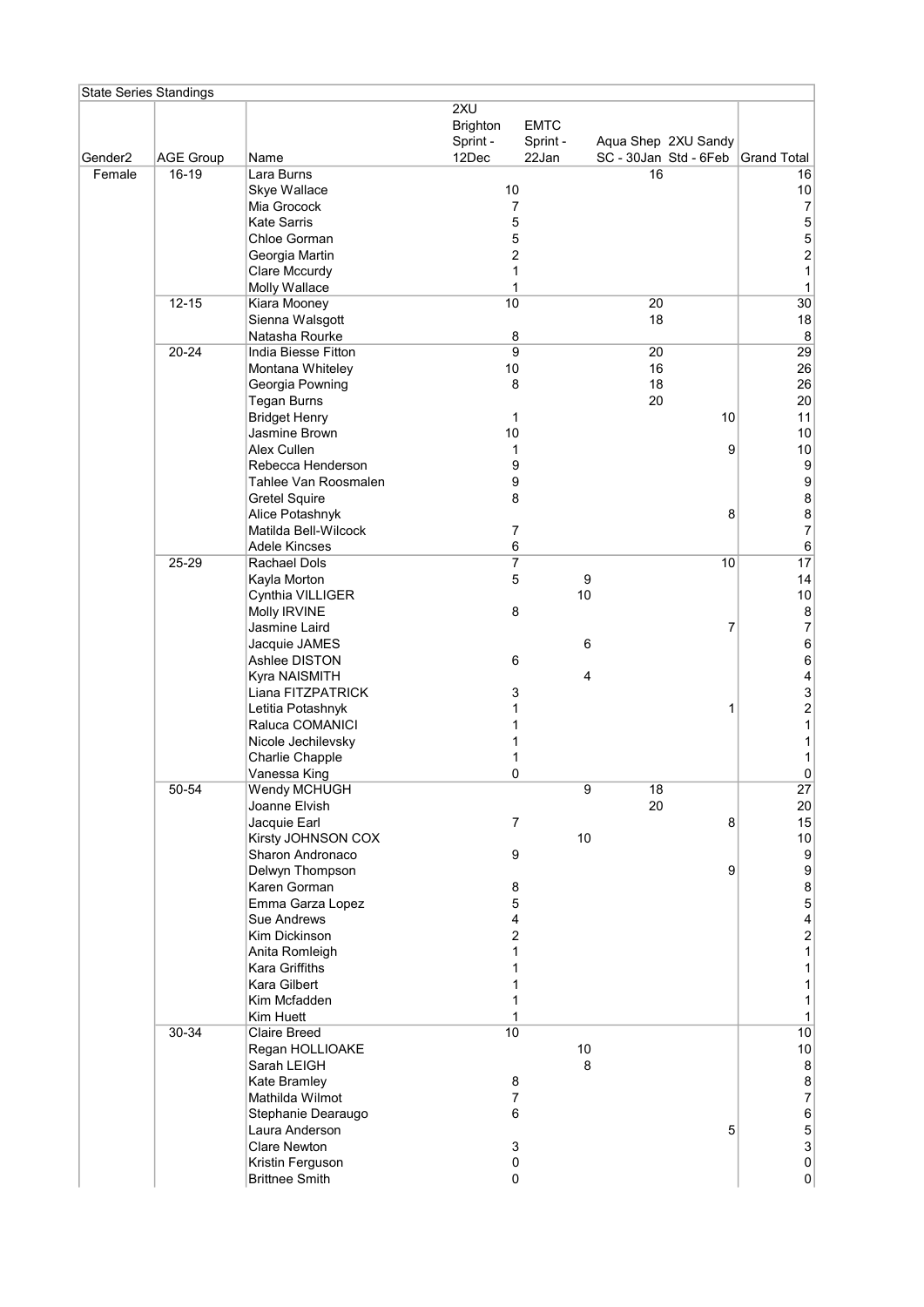| Female | 35-39 | Alice Walker                        |        |                  | 20 |                | 20                                         |
|--------|-------|-------------------------------------|--------|------------------|----|----------------|--------------------------------------------|
|        |       | Sarah Mulkearns                     |        |                  | 20 |                | 20                                         |
|        |       | Rebecca CLADINGBOEL                 |        | 10               |    |                | $10$                                       |
|        |       | <b>Hayley Gniel</b>                 | 9      |                  |    |                | $\boldsymbol{9}$                           |
|        |       | Jennifer Zenker                     | 8      |                  |    |                | $\bf 8$                                    |
|        |       | <b>Emily Commerford</b>             | 6      |                  |    |                | $\boldsymbol{6}$                           |
|        |       | <b>Clare Fearns</b>                 | 6      |                  |    |                | $\boldsymbol{6}$                           |
|        |       | Elise Garraway                      |        |                  |    | 5              | 5                                          |
|        |       | Marlie Wood                         | 5      |                  |    |                | 5                                          |
|        |       | Sarah Graham                        | 4      |                  |    |                | 4                                          |
|        |       | Emma Conroy                         | 3      |                  |    |                | $\begin{array}{c} 3 \\ 2 \\ 2 \end{array}$ |
|        |       | Claire FROST                        | 1      |                  |    | 1              |                                            |
|        |       | <b>Kristy PARKER</b>                |        | $\overline{c}$   |    |                |                                            |
|        |       | Kerryn Adams                        | 1      |                  |    |                | $\mathbf{1}$                               |
|        |       | Emma Cameron                        | 1      |                  |    |                | $\mathbf 1$                                |
|        |       | Michelle Zajac                      | 1      |                  |    |                | 1                                          |
|        |       | Belinda Lock                        | 1      |                  |    |                | 1                                          |
|        |       | Lindsay Hamilton                    | 1      |                  |    |                | 1                                          |
|        |       | Katherine lannello                  |        |                  |    | 1              | $\mathbf 1$                                |
|        | 40-44 | <b>MELISSA WILSON</b>               | $\,6$  |                  |    | $\overline{7}$ | $\overline{13}$                            |
|        |       | Nicola Fotheringham                 |        |                  |    | 10             | 10                                         |
|        |       | Maike WOLF                          | 10     |                  |    |                | $10$                                       |
|        |       | Karen GRIFFITHS                     |        | $10$             |    |                | $10$                                       |
|        |       | Samantha Janssen                    | 9      |                  |    |                | $\boldsymbol{9}$                           |
|        |       | Samantha Dawson                     | 8      |                  |    |                | 8                                          |
|        |       | Chiara Curtis                       | 5      |                  |    |                | 5                                          |
|        |       | <b>Kristy Sealby</b>                |        |                  |    | 4              | 4                                          |
|        |       | Melanie Skicko                      |        |                  |    | $\overline{c}$ | $\overline{\mathbf{c}}$                    |
|        |       | Miyuki Roberts                      | 1      |                  |    |                | $\mathbf{1}$                               |
|        |       | Nadia Ticehurst                     | 0      |                  |    | 1              | 1                                          |
|        |       | Emma Fisher                         | 1      |                  |    |                | 1                                          |
|        |       | Alexandra Sion                      |        |                  |    | 1              | 1                                          |
|        | 45-49 | Gemma Berry                         | 10     |                  |    | 10             | $\overline{20}$                            |
|        |       | Heidi Edmiston                      |        |                  | 18 |                | 18                                         |
|        |       | Nickie SCRIVEN                      | 6      |                  |    | 9              | 15                                         |
|        |       | Sonya Dalgliesh                     |        |                  | 14 |                | 14                                         |
|        |       | Louise Brennan<br>Louise Shaw       | 1<br>9 | $\boldsymbol{9}$ |    |                | $10$<br>$\boldsymbol{9}$                   |
|        |       |                                     | 3      |                  |    | 6              | $\boldsymbol{9}$                           |
|        |       | Courtney Wheeler<br>Natalie Livings | 4      |                  |    | 5              | $\boldsymbol{9}$                           |
|        |       | Deborah Friedlander                 | 8      |                  |    |                | $\bf 8$                                    |
|        |       | Ann BINGHAM                         |        |                  |    | 8              | 8                                          |
|        |       | Sue Hailes                          | 7      |                  |    |                | 7                                          |
|        |       | <b>Kim SUMMERS</b>                  |        | $\overline{7}$   |    |                | 7                                          |
|        |       | <b>CAROLINE Overbeek</b>            | 1      |                  |    | 6              | $\overline{7}$                             |
|        |       | Dawn FRASER                         |        | $\,6$            |    |                | 6                                          |
|        |       | Karen Noble                         | 5      |                  |    |                | 5                                          |
|        |       | Kirsten Wilson                      | 1      |                  |    | 4              | 5                                          |
|        |       | Rebecca Payne                       | 1      |                  |    | 3              | $\overline{\mathcal{L}}$                   |
|        |       | Tamie Moody                         | 1      |                  |    | $\overline{2}$ |                                            |
|        |       | Renee Kieseker                      | 2      |                  |    |                | $\frac{3}{2}$                              |
|        |       | <b>LUCIJA VALENTIC</b>              | 1      |                  |    | 1              | $\overline{a}$                             |
|        |       | Linda Solly                         | 1      |                  |    |                | $\mathbf 1$                                |
|        |       | Sally Bradley                       | 1      |                  |    |                | $\mathbf 1$                                |
|        |       | Evelyn WILTON                       | 1      |                  |    |                | $\mathbf 1$                                |
|        |       | Karen Hendrickx                     |        |                  |    |                | 1                                          |
|        |       | Meg Suda                            |        |                  |    |                | 1                                          |
|        |       | Katherine GIBNEY                    |        |                  |    |                | 1                                          |
|        |       | Lisa Dommisse                       | 1      |                  |    |                | 1                                          |
|        |       | <b>Alison Nicolin</b>               | 1      |                  |    |                | 1                                          |
|        | 55-59 | Donna TODD                          |        | 10               | 16 |                | $\overline{26}$                            |
|        |       | Chris Lee                           | 5      |                  |    | 8              | 13                                         |
|        |       | Kelly Watts                         |        |                  |    | 10             | $10$                                       |
|        |       | Jackie WELCH                        |        | $\boldsymbol{9}$ |    |                | $\boldsymbol{9}$                           |
|        |       | Shaune Wakeman                      | 9      |                  |    |                | $\boldsymbol{9}$                           |
|        |       | Kate Anderson                       |        |                  |    | 9              | $\boldsymbol{9}$                           |
|        |       | Michelle Crofts                     | 8      |                  |    |                | $\bf8$                                     |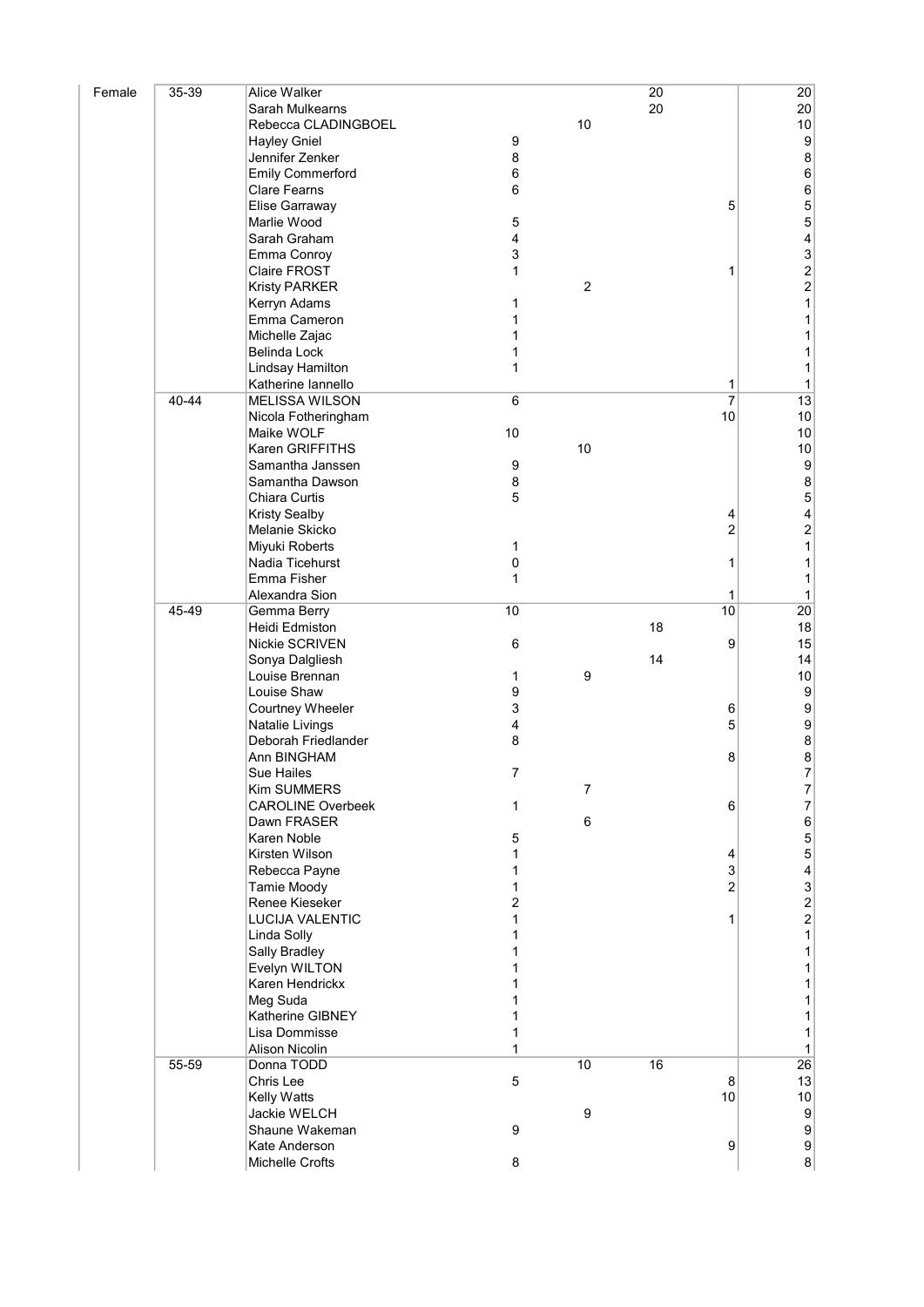| Female | 60-64     | <b>Wendy Ball</b>       | $\bf 8$          |                  |    | 10 | 18                        |
|--------|-----------|-------------------------|------------------|------------------|----|----|---------------------------|
|        |           | <b>Jill Sultan</b>      | $\overline{7}$   |                  |    |    | $\boldsymbol{7}$          |
|        |           | Jennifer Patterson      | 5                |                  |    |    | $\mathbf 5$               |
|        | 65-69     | Jenny Kelly             | 10               |                  |    |    | 10                        |
|        |           |                         |                  |                  |    |    |                           |
| Male   | 16-19     | Charlie Mcswain         | 10               |                  |    |    | 10                        |
|        |           | <b>Cameron Marshall</b> | 10               |                  |    |    | $10$                      |
|        |           | Harvey Lanigan          | $10\,$           |                  |    |    | 10                        |
|        |           | Ryan MCKENZIE           |                  | 10               |    |    | $10\,$                    |
|        |           | <b>Trent Papenfus</b>   | $\bf 8$          |                  |    |    | $\bf 8$                   |
|        |           | <b>Isaac Craig</b>      | $\overline{7}$   |                  |    |    | $\boldsymbol{7}$          |
|        |           | Aaron LOADER            |                  | $\overline{7}$   |    |    | $\overline{7}$            |
|        |           | <b>Elijah Lewis</b>     | $\overline{7}$   |                  |    |    | $\boldsymbol{7}$          |
|        |           | <b>Finnian Harvey</b>   | 6                |                  |    |    | $\boldsymbol{6}$          |
|        |           | Sebastian Butler-Suarez | 5                |                  |    |    | $\overline{5}$            |
|        |           | Isaac Hedley            | 4                |                  |    |    | 4                         |
|        |           | Liam Scott              | 3                |                  |    |    | $\ensuremath{\mathsf{3}}$ |
|        |           | Baden Mooney            | 1                |                  |    |    | $\mathbf{1}$              |
|        | $12 - 15$ | Merlin Tzaros           |                  |                  | 20 |    | 20                        |
|        |           | <b>Ferdinand Faeth</b>  | $10\,$           |                  |    |    | $10$                      |
|        |           | Otis Jones              | 9                |                  |    |    | $\boldsymbol{9}$          |
|        |           | Oscar Wootton           | 6                |                  |    |    | $\boldsymbol{6}$          |
|        |           | Hayden Allan            | 2                |                  |    |    | $\overline{a}$            |
|        |           | Joshua Nicholas         | 1                |                  |    |    | $\mathbf{1}$              |
|        |           | Arki Vardy              | 1                |                  |    |    | $\mathbf{1}$              |
|        | $20 - 24$ | Harry Mezger            | 9                |                  | 20 |    | 29                        |
|        |           | Carlo Manolitsas        | 8                |                  | 18 |    | 26                        |
|        |           | Ryley Pasquali          |                  |                  |    | 10 | $10$                      |
|        |           | <b>Tim Bliss</b>        | $10\,$           |                  |    |    | $10\,$                    |
|        |           | Darcy DOBSON            |                  | $\boldsymbol{9}$ |    |    | $\boldsymbol{9}$          |
|        |           | Noah Raz                |                  |                  |    | 8  | $\bf8$                    |
|        |           | Jeremy Laing            | 5                |                  |    |    | $\sqrt{5}$                |
|        |           | Tom Fisher              | 4                |                  |    |    | 4                         |
|        |           | Mitchell Stoneham       |                  |                  |    | 1  | $\mathbf{1}$              |
|        | 25-29     | Matt Sullivan           |                  |                  | 20 |    | 20                        |
|        |           | Calvin Amos             | $\mathbf 5$      |                  |    | 10 | 15                        |
|        |           | Ryan Mouritz            | $10\,$           |                  |    |    | $10$                      |
|        |           | Lachlan Wright          | 9                |                  |    |    | $\boldsymbol{9}$          |
|        |           | Sam DAVIE               |                  | $\boldsymbol{7}$ |    |    | $\boldsymbol{7}$          |
|        |           | Jordan Powell           | $\overline{7}$   |                  |    |    | $\boldsymbol{7}$          |
|        |           | Andre Ascui             | $\overline{7}$   |                  |    |    | $\boldsymbol{7}$          |
|        |           | Steven CARROLL          |                  | 6                |    |    | $\,6$                     |
|        |           | Daniel Reardon          |                  |                  |    | 6  | $\,6$                     |
|        |           | Samuel Willersdorf      | 5                |                  |    |    | 5 <sup>5</sup>            |
|        |           | Luke Sullivan           |                  |                  |    | 4  | 4                         |
|        |           | Aidan Smith             | $\boldsymbol{2}$ |                  |    | 1  | $\mathsf 3$               |
|        |           | Jesse O'loghlen         | 1                |                  |    | 1  |                           |
|        |           | Oliver Cahill           | 1                |                  |    | 1  | $2222$<br>$222$           |
|        |           | Harry Gifford           | 1                |                  |    | 1  |                           |
|        |           | Andrew Gibson           | 1                |                  |    | 1  |                           |
|        |           | <b>Stuart Tibbitts</b>  | 1                |                  |    | 1  |                           |
|        |           | Matt SHERMAN            |                  | 1                |    |    | $\mathbf{1}$              |
|        |           | Andrew ROGERS           |                  | 1                |    |    | $\mathbf{1}$              |
|        |           | Blaze Jordan            | 1                |                  |    |    | 1                         |
|        |           | David Browne            |                  |                  |    | 1  |                           |
|        |           |                         |                  |                  |    |    | 1                         |
|        |           | <b>Llewellyn Morris</b> | 1                |                  |    |    | 1                         |
|        |           | <b>Tyler Fenton</b>     | 1                |                  |    |    | 1                         |
|        |           | <b>Elliot Harris</b>    | 1                |                  |    |    | 1                         |
|        |           | Luke Mills              |                  |                  |    | 1  | $\mathbf{1}$              |
|        |           | Jack Porter             | 1                |                  |    |    | 1                         |
|        |           | Hugh Fleet              | 1                |                  |    |    | $\mathbf{1}$              |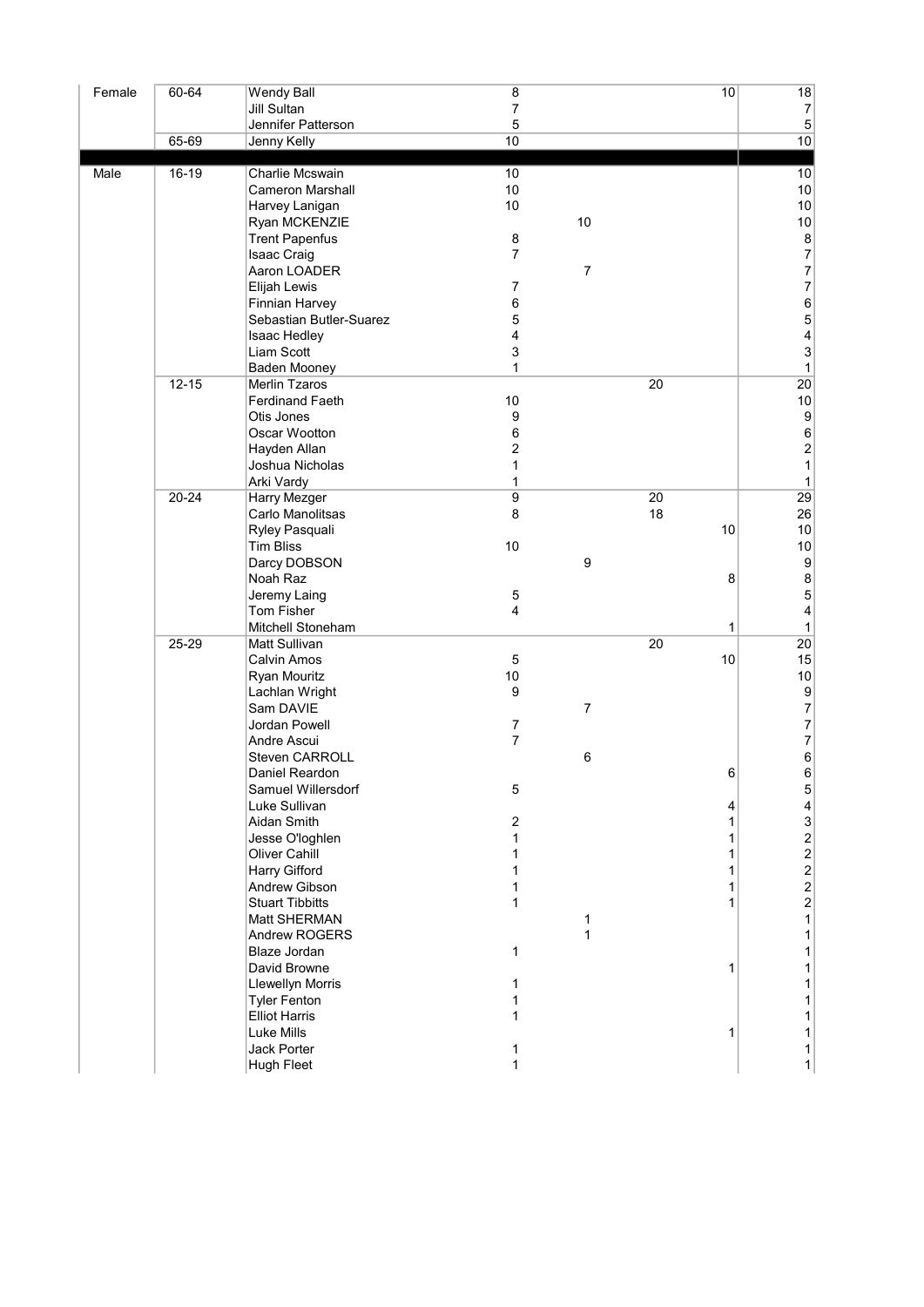| Male | 50-54 | Paul Taylor                   | $\bf 8$          |                | 20 |    | 28                                         |
|------|-------|-------------------------------|------------------|----------------|----|----|--------------------------------------------|
|      |       | Gavin Stuart                  | $10$             | 10             |    |    | $20\,$                                     |
|      |       | <b>Clinton Watson</b>         | 7                |                |    | 10 | 17                                         |
|      |       | <b>Grant Cosgriff</b>         | $\mathbf{1}$     |                | 14 |    | 15                                         |
|      |       | Stephen White                 | 3                |                |    | 9  | 12                                         |
|      |       | Scott MCHUGH                  |                  | 1              | 10 |    | 11                                         |
|      |       | <b>Scott FOREMAN</b>          |                  | 9              |    |    | $\boldsymbol{9}$                           |
|      |       | Jason Miller                  | 9                |                |    |    | $\boldsymbol{9}$                           |
|      |       | <b>Brian Millett</b>          |                  |                |    | 8  | $\bf 8$                                    |
|      |       | <b>Matt Ellis</b>             | $\boldsymbol{2}$ |                |    | 6  | $\,8\,$                                    |
|      |       | <b>Richard Does</b>           |                  |                |    | 7  | $\overline{7}$                             |
|      |       | <b>Martin Fry</b>             | 1                |                |    | 5  | $\,6$                                      |
|      |       | Stephan BEAULAC               |                  | 5              |    | 1  | $\,6$                                      |
|      |       | Darren Stojanovic             | 6                |                |    |    | $\,6$                                      |
|      |       | <b>Andrew Martin</b>          | 1                |                |    | 3  | 4                                          |
|      |       | Warren LOWRY                  |                  | 3              |    |    | $\ensuremath{\mathsf{3}}$                  |
|      |       | Simon MASON                   |                  | $\overline{c}$ |    |    |                                            |
|      |       | Damian Walsh                  | 1                |                |    | 1  | $\begin{array}{c} 2 \\ 2 \\ 2 \end{array}$ |
|      |       | Michael Bagshaw               | 1                |                |    | 1  |                                            |
|      |       | <b>Stuart Borwick</b>         | 1                |                |    |    | $\mathbf{1}$                               |
|      |       | Nilesh Mehta                  |                  |                |    | 1  | 1                                          |
|      |       | Wayne Richards                |                  |                |    | 1  | 1                                          |
|      |       | David Gorman                  | 1                |                |    |    | 1                                          |
|      |       | Andrew Loney                  | 1                |                |    |    | 1                                          |
|      |       | Stephen Mcfadden              | 1                |                |    |    | 1                                          |
|      |       | John GOUTZOULAS               |                  | $\mathbf{1}$   |    |    | 1                                          |
|      |       | <b>Andrew Mcalister</b>       | 1                |                |    |    | 1                                          |
|      |       | Darren Goodwin                |                  |                |    | 1  | 1                                          |
|      |       | Andrew Mcpherson              | 1                |                |    |    | 1                                          |
|      |       | Hugh Kerr                     | 1                |                |    |    | 1                                          |
|      |       | Tim Taylor                    |                  |                |    | 1  | 1                                          |
|      |       | Darren MCKEMMISH              |                  | 1              |    |    | 1                                          |
|      |       | <b>Brady Morrissey</b>        | 1                |                |    |    | 1                                          |
|      |       | Attila Tokai                  | 1                |                |    |    | 1                                          |
|      | 30-34 | Liam Green                    | 5                | $9\,$          |    |    | 14                                         |
|      |       | Oscar Reed                    | 6                |                |    | 7  | 13                                         |
|      |       | Shannon O'brien               | 9                |                |    | 1  | $10$                                       |
|      |       | Dylan Watt                    | 10               |                |    |    | $10$                                       |
|      |       | Mitchell Kibby                | 9                |                |    |    | $\boldsymbol{9}$                           |
|      |       | Jamie Edwards                 | 8                |                |    |    | $\bf 8$                                    |
|      |       | Craig Davis                   | 8                |                |    |    | $\bf 8$                                    |
|      |       | Jesse Fisher                  | 7                |                |    |    | $\overline{7}$                             |
|      |       | David Fawkes                  | 6                |                |    |    | 6                                          |
|      |       | Scott Gibson                  |                  |                |    | 6  | $\,6$                                      |
|      |       | <b>Hamilton Mack</b>          | 4                |                |    |    | 4                                          |
|      |       | <b>Andrew Picking</b>         |                  |                |    | 4  | 4                                          |
|      |       | Dwayne Vivian                 | 3                |                |    |    | $\ensuremath{\mathsf{3}}$                  |
|      |       | Faz Ahmed                     |                  |                |    |    | 1                                          |
|      |       | Calum Walsh                   |                  |                |    |    |                                            |
|      |       | Shaine Webber                 |                  |                |    |    | 1                                          |
|      |       | Liam Moller                   |                  |                |    |    | 1                                          |
|      |       | <b>Stuart Anthony Ruddick</b> | 1                |                |    |    | 1                                          |
|      |       | Leon Holewa                   |                  |                |    | 1  | 1                                          |
|      |       | <b>Mark Sanders</b>           |                  |                |    |    | 1                                          |
|      |       | Cian Geary                    | 1                |                |    |    | 1                                          |
|      |       | <b>Ben Stewart</b>            | 1                |                |    |    | 1                                          |
|      |       | Mitchell Cherry               | 1                |                |    |    | $\mathbf{1}$                               |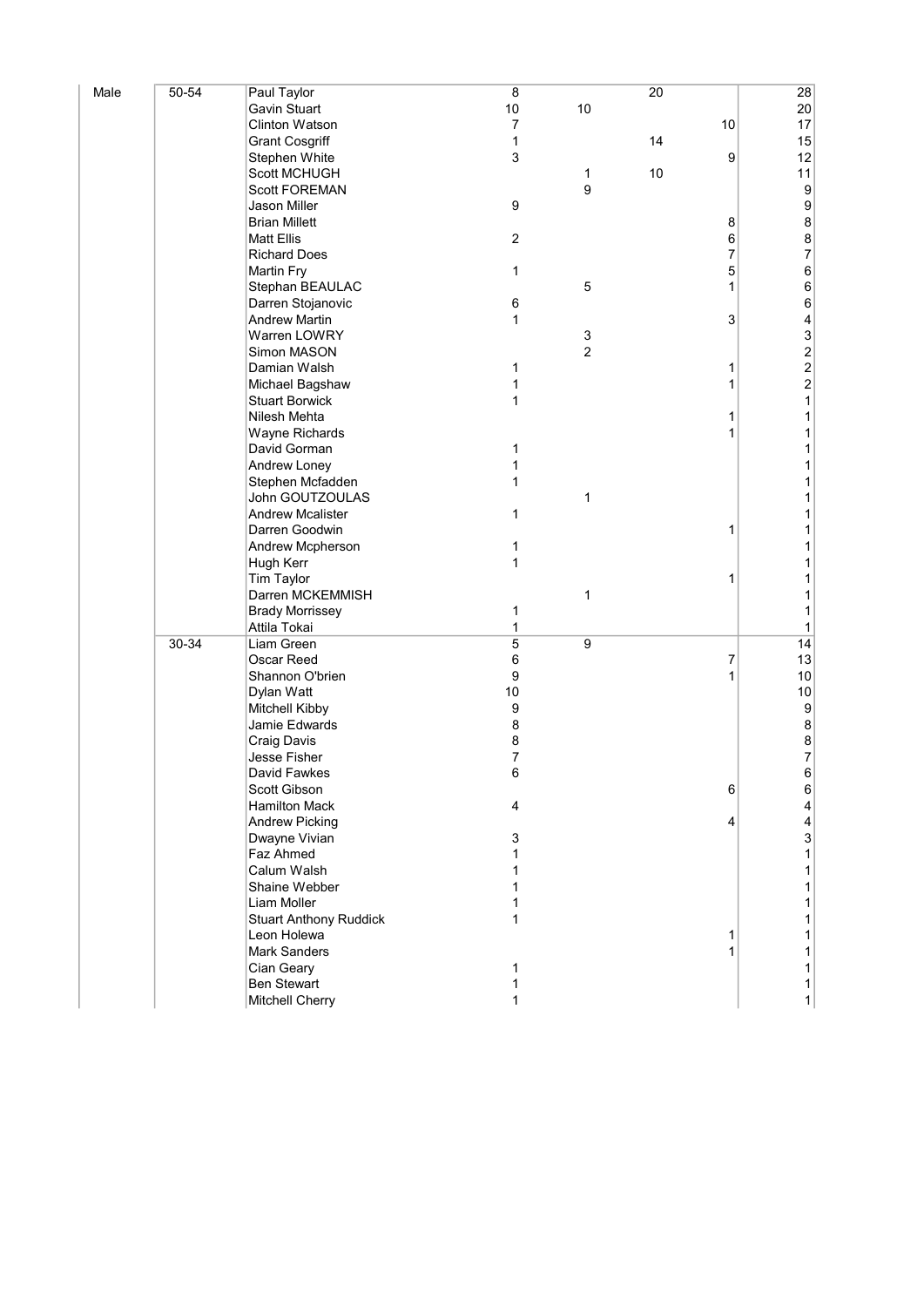| Male | 35-39 | James Drapac                    | 8            | $\overline{9}$      |    | 7 | 24                                           |
|------|-------|---------------------------------|--------------|---------------------|----|---|----------------------------------------------|
|      |       | <b>Bryce LEIGH</b>              |              | 4                   | 14 |   | 18                                           |
|      |       | <b>Caleb Mcinnes</b>            | 9            |                     |    | 9 | 18                                           |
|      |       | Daniel Kelly                    |              |                     |    | 8 | $\bf 8$                                      |
|      |       | <b>Mark Hewat</b>               | 7            |                     |    |   | $\boldsymbol{7}$                             |
|      |       | Michael Rose                    | 6            |                     |    |   | $\,6$                                        |
|      |       | Andrew Strickland               |              |                     |    | 6 | $\,6\,$                                      |
|      |       | Cameron MITCHELL                |              | 6                   |    |   | $\,6\,$                                      |
|      |       | <b>Mathew Yanez</b>             |              |                     |    | 5 | 5                                            |
|      |       | Luke Host                       | 5            |                     |    |   |                                              |
|      |       | Michael ROSATO                  | 3            |                     |    |   |                                              |
|      |       | Jackson HILL                    | 1            |                     |    | 1 |                                              |
|      |       | Justin Mahoney                  | 1            |                     |    | 1 |                                              |
|      |       | <b>Troy WATTS</b>               |              | $\sqrt{2}$          |    |   |                                              |
|      |       | David Van Der Waal              |              |                     |    | 1 | 532221                                       |
|      |       | Scott Thomas                    | 1            |                     |    |   | 1                                            |
|      |       | Tom Upton                       | 1            |                     |    |   | 1                                            |
|      |       | James Thompson                  | 1            |                     |    |   | 1                                            |
|      |       | John Charles                    | 1            |                     |    |   | 1                                            |
|      |       | <b>Trent HADFIELD</b>           |              | 1                   |    |   | 1                                            |
|      |       | <b>Adam Dowling</b>             |              |                     |    | 1 | 1                                            |
|      |       | Courtney GRONOW                 |              | 1                   |    |   | 1                                            |
|      |       | Jonathon Tucker                 |              |                     |    | 1 | 1                                            |
|      |       | Hayden Nash                     |              |                     |    | 1 | 1                                            |
|      |       | <b>Ricki THOMPSON</b>           |              | 1                   |    |   | 1                                            |
|      |       | Matthew DEPPELER                |              | 1                   |    |   | 1                                            |
|      |       | James Hughes                    |              |                     |    | 1 | 1                                            |
|      |       | <b>Scott Burriss</b>            | $\mathbf{1}$ |                     |    |   | 1                                            |
|      |       | <b>Roderick Crowther</b>        |              |                     |    | 1 | 1                                            |
|      |       | <b>Andrew Letts</b>             | 1            |                     |    |   | 1                                            |
|      |       | David Izzard                    |              |                     |    | 1 | 1                                            |
|      |       | <b>MATT Cameron</b>             | 1            |                     |    |   | 1                                            |
|      |       | Chamara Rajapakse               | 0            |                     |    |   | 0                                            |
|      |       | Jason Dickinson                 | 0            |                     |    |   | $\pmb{0}$                                    |
|      |       |                                 |              |                     |    |   |                                              |
|      |       |                                 |              |                     |    |   |                                              |
|      |       | Ronie Palima                    | 0            |                     |    |   | $\pmb{0}$                                    |
|      |       | Aaron GARD                      | 0            |                     |    |   | $\pmb{0}$                                    |
|      | 40-44 | <b>Troy BAUERLE</b>             |              | 10                  | 18 | 8 | 28                                           |
|      |       | Adam Touzell<br>lan JONES       | 10<br>9      |                     |    |   | 18<br>$\boldsymbol{9}$                       |
|      |       | Markcus BROWN                   |              |                     |    |   |                                              |
|      |       | Chris Chatham                   | 1            | 9<br>$\overline{7}$ |    |   | $\boldsymbol{9}$                             |
|      |       | Stephen Macmillan               |              |                     |    | 5 | $\bf 8$                                      |
|      |       | Simon Miller                    | 4            |                     |    |   | 5<br>4                                       |
|      |       | Lukas Hoffmann                  | 3            |                     |    |   |                                              |
|      |       | <b>Robert Cotterell</b>         |              |                     |    | 3 | $\ensuremath{\mathsf{3}}$                    |
|      |       | Stephen Hadley                  |              |                     |    | 3 | $\mathbf{3}$                                 |
|      |       | David MALONE                    | 1            |                     |    | 1 | $\mathbf{3}$                                 |
|      |       | <b>Nick Coull</b>               | 1            |                     |    | 1 | $\overline{\mathbf{c}}$                      |
|      |       | <b>Tyson MANN</b>               | 1            |                     |    | 1 |                                              |
|      |       | James PARKER                    |              | $\overline{2}$      |    |   |                                              |
|      |       |                                 | 1            |                     |    | 1 | $\begin{array}{c}\n2 \\ 2 \\ 2\n\end{array}$ |
|      |       | <b>Greg Shilo</b><br>Matt Owen  | 1            |                     |    |   | 1                                            |
|      |       | Peter Hudson                    | 1            |                     |    |   | 1                                            |
|      |       | Jason Odlum                     |              |                     |    |   | 1                                            |
|      |       | <b>Wes Enticott</b>             |              |                     |    |   | 1                                            |
|      |       | Rob Weaver                      |              |                     |    |   | 1                                            |
|      |       | Roderick KILBORN                |              |                     |    |   | 1                                            |
|      |       | Shane Ross                      |              |                     |    |   | 1                                            |
|      |       | Gary Robinson                   |              |                     |    |   | 1                                            |
|      |       | Rad Kotowski                    |              |                     |    |   | 1                                            |
|      |       | Nick Madden                     |              |                     |    |   | 1                                            |
|      |       | <b>Charles Rattray</b>          | 1            |                     |    |   | 1                                            |
|      |       | <b>Paul Tinkler</b>             |              |                     |    | 1 | 1                                            |
|      |       | Jeremy Drake                    | 1            |                     |    |   | 1                                            |
|      |       | Liam O'neill                    |              |                     |    |   | 1                                            |
|      |       | <b>Toby Moran</b>               |              |                     |    |   | 1                                            |
|      |       | Matthew Wielgosz<br>Ryan Harrod | $\pmb{0}$    |                     |    | 1 | $\mathbf{1}$<br>1                            |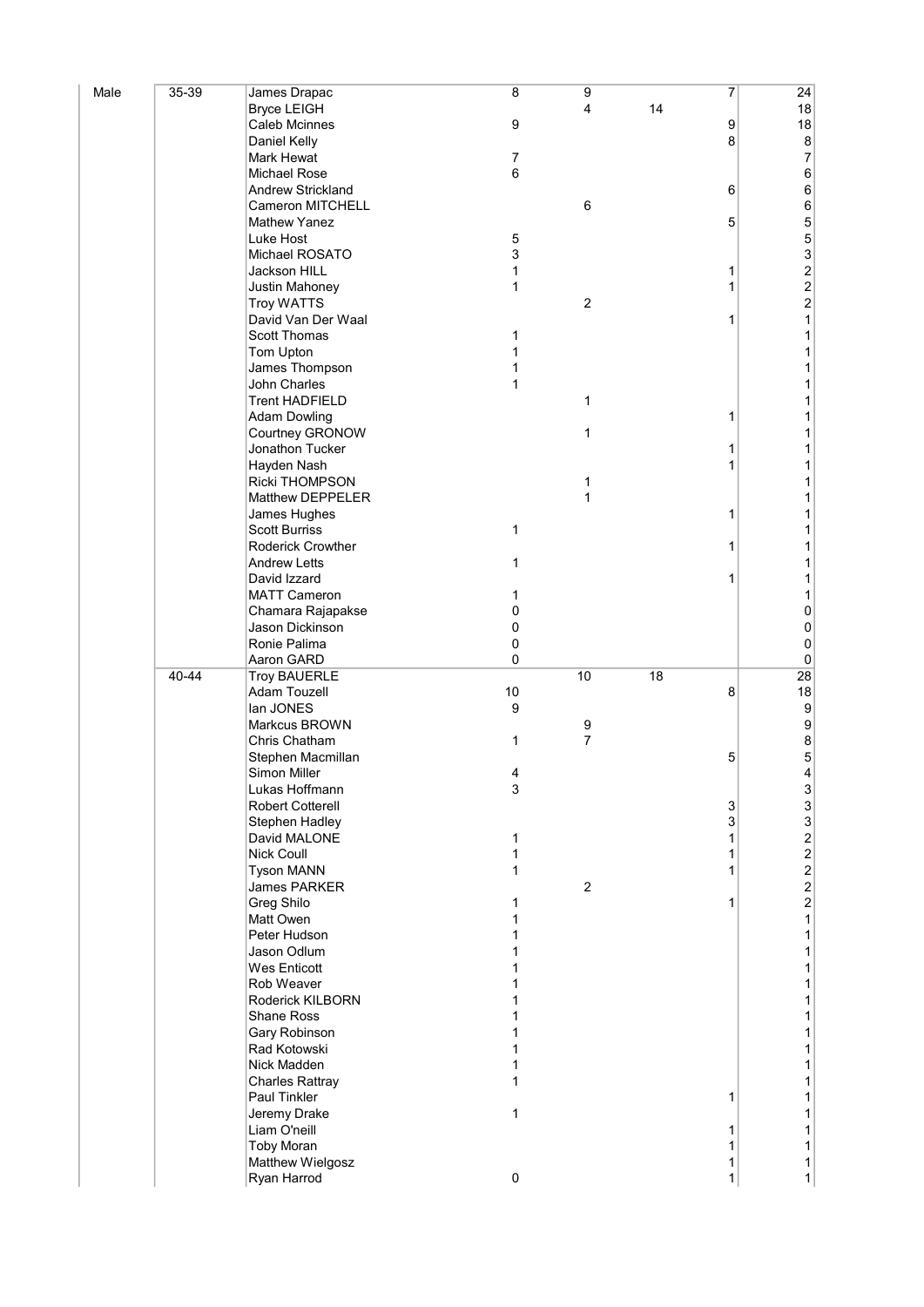| Male | 40-44 | <b>Barry Curran</b>                          | 1                |         |    |                | 1                |
|------|-------|----------------------------------------------|------------------|---------|----|----------------|------------------|
|      |       | Glen Janetzki                                | 1                |         |    |                | 1                |
|      |       | Glen Pepper                                  | 1                |         |    |                | 1                |
|      |       | Daniel Byrne                                 |                  |         |    | 1              | 1                |
|      |       | Mark Padman                                  |                  |         |    | 1              | 1                |
|      |       | Lucas Jinnette<br>Jeffrey BEER               | 1                | 1       |    |                | 1<br>1           |
|      |       | Zhu Liu                                      | 1                |         |    |                | 1                |
|      |       | Inigo Villoch                                |                  |         |    | 1              | 1                |
|      |       | <b>Trevor Thomson</b>                        | 1                |         |    |                | 1                |
|      |       | <b>Brendon Dunn</b>                          | 0                |         |    |                | $\pmb{0}$        |
|      |       | Anthony Howard                               | 0                |         |    |                | $\pmb{0}$        |
|      | 45-49 | <b>Nigel Fanning</b>                         | 9                |         | 20 |                | 29               |
|      |       | <b>Chris Tzaros</b>                          |                  |         | 16 |                | 16               |
|      |       | David GATELY                                 | $\overline{7}$   |         |    | 9              | 16               |
|      |       | Shane KERVIN                                 |                  |         | 12 |                | 12               |
|      |       | Bevan Nicholson                              | $\overline{4}$   |         |    | 8              | 12               |
|      |       | Stephane VANDER BRUGGEN<br>Chris BRADFORD    |                  | 10<br>8 |    |                | 10<br>$\bf 8$    |
|      |       | <b>Ryann Mills</b>                           | 8                |         |    |                | $\bf 8$          |
|      |       | <b>Barry Williams</b>                        |                  |         |    | 7              | $\overline{7}$   |
|      |       | Wade Ward                                    | 1                |         |    | 5              | $\,6$            |
|      |       | <b>Russell Collins</b>                       | $\overline{2}$   |         |    | 4              | $\,6\,$          |
|      |       | Jason Shields                                | $\,6$            |         |    |                | $\mathbf 6$      |
|      |       | <b>Charlie White</b>                         | $\sqrt{5}$       |         |    |                |                  |
|      |       | Bryan Benshoof                               |                  |         |    | 2              |                  |
|      |       | <b>Steve Oxley</b>                           | 1                |         |    | 1              |                  |
|      |       | Damian Wood                                  | 1                |         |    |                |                  |
|      |       | <b>Greg Williams</b><br><b>Bruce GILMOUR</b> | 1                | 2       |    | 1              | 52222            |
|      |       | James Howison                                | 1                |         |    |                | $\mathbf 1$      |
|      |       | Javier Valderrama                            | 1                |         |    |                | 1                |
|      |       | Craig EXON                                   |                  |         |    |                | 1                |
|      |       | Mick Giesen                                  |                  |         |    |                | 1                |
|      |       | Campbell Main                                |                  |         |    |                | 1                |
|      |       | <b>Steven Baxter</b>                         |                  |         |    |                | 1                |
|      |       | <b>Matthew Bascomb</b>                       |                  |         |    |                | 1                |
|      |       | Richard Papworth                             |                  |         |    |                | 1                |
|      |       | <b>Tim Morris</b><br><b>Nick ARMSTRONG</b>   |                  |         |    |                | 1<br>1           |
|      |       | Shaun Wilton                                 |                  |         |    |                | 1                |
|      |       | Paul Breguet                                 |                  |         |    |                | 1                |
|      |       | <b>Brett Lanigan</b>                         | 1                |         |    |                | 1                |
|      |       | Anthony Buman                                | 0                |         |    |                | 0                |
|      |       | Jason Morrison                               | $\pmb{0}$        |         |    |                | $\vert 0 \vert$  |
|      |       | Iain Murray                                  | $\pmb{0}$        |         |    |                | $\pmb{0}$        |
|      |       | <b>Ollie Mcnulty</b>                         | $\pmb{0}$        |         |    |                | $\mathbf{0}$     |
|      | 55-59 | Tom Avram                                    | $\mathbf{1}$     |         | 18 |                | 19               |
|      |       | Ross DAWSON                                  | 8                |         |    | $\overline{7}$ | 15               |
|      |       | Paul Burns<br><b>Michael Pratt</b>           | 11               |         | 12 |                | 12<br>11         |
|      |       | Danny Wade                                   |                  |         |    | 10             | 10               |
|      |       | Aurel Wachter                                | $\boldsymbol{9}$ |         |    |                | $\boldsymbol{9}$ |
|      |       | Ron VAN DER HEIDE                            |                  | 8       |    |                |                  |
|      |       | David OMAN                                   |                  | 7       |    |                | 87753221         |
|      |       | <b>Anthony Cox</b>                           | 1                | 6       |    |                |                  |
|      |       | Kevin Green                                  | $\overline{5}$   |         |    |                |                  |
|      |       | <b>Brett Kellerman</b>                       |                  |         |    | 3              |                  |
|      |       | John Wilson                                  | 1                |         |    |                |                  |
|      |       | <b>Dirk Heinert</b>                          |                  |         |    | $\overline{2}$ |                  |
|      |       | Malcolm Bish<br>David Adams                  | 1<br>1           |         |    |                | $\mathbf 1$      |
|      |       | David Lamb                                   |                  |         |    |                | 1                |
|      |       | Darryl Brown                                 |                  |         |    |                | 1                |
|      |       | David Friedlander                            |                  |         |    |                | 1                |
|      |       | Adam Luckin                                  | 1                |         |    |                | 1                |
|      |       | Rick O'brien                                 | 1                |         |    |                | 1                |
|      |       | Stephen Kent                                 | 1                |         |    |                | 1                |
|      |       | <b>Steven Griffiths</b>                      | 1                |         |    |                | 1                |
|      |       | William Van Pinxteren                        | 1                |         |    |                | $\mathbf{1}$     |